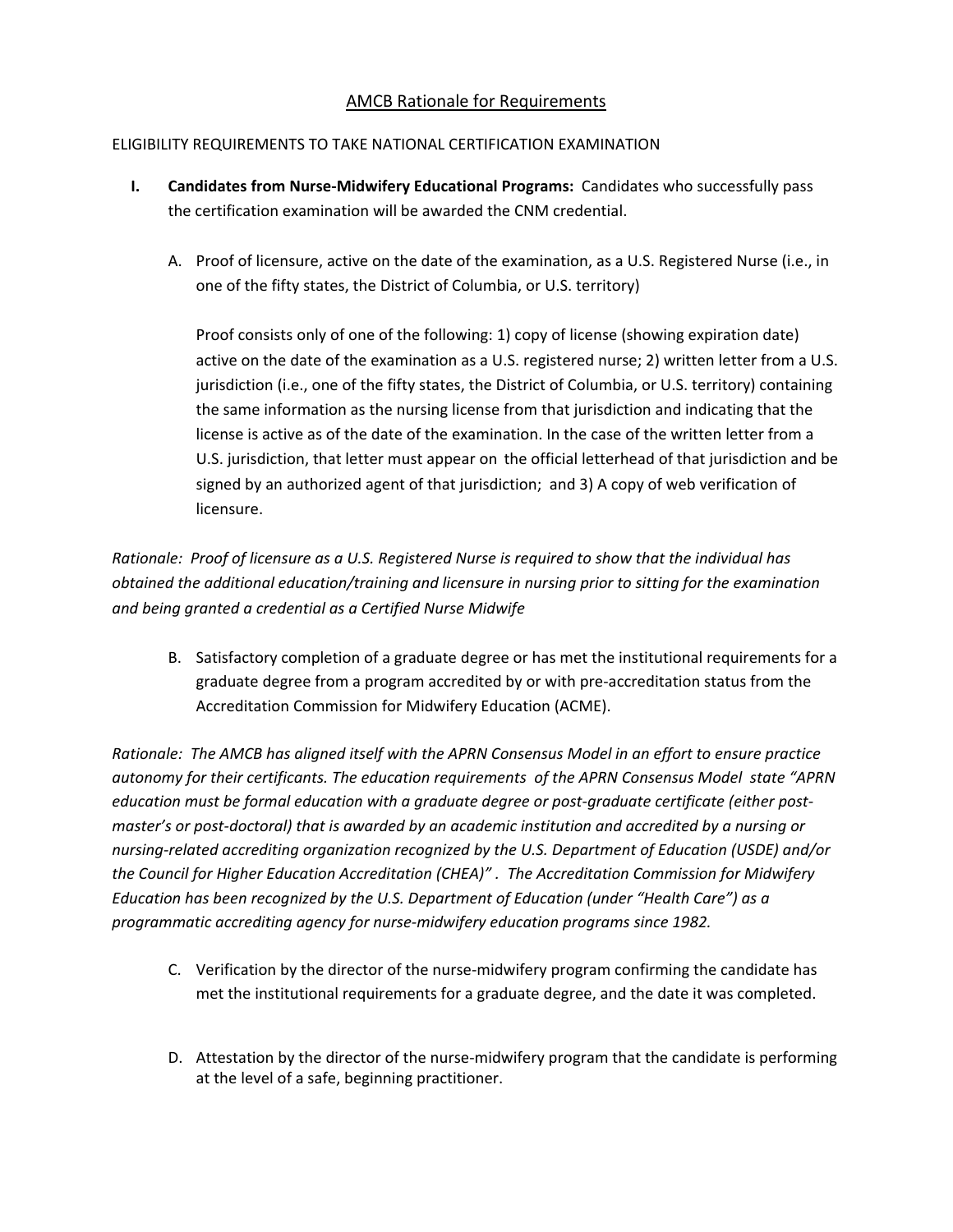*Rationale for C & D: It has been an ongoing belief by the AMCB Board of Directors that the director of the nurse‐midwifery program is in the best position to judge if the applicant is performing at the level of a safe, beginning practitioner, and has met the institutional requirements for a graduate degree. This requirement assures that, in addition to meeting the institutional requirements, the candidate is performing clinically at the safe beginning level. Additionally, a letter from the director of the program can come in a timelier manner than a transcript for verification of the requirements for a graduate degree.* 

**II. Candidates from Midwifery Education Programs:** Candidates who successfully pass the certification examination will be awarded the CM credential.

A. Satisfactory completion of a graduate degree or has met the institutional requirements for a graduate degree from a program accredited by or with pre‐accreditation status from ACME.

*Rationale: The AMCB has aligned itself with the APRN Consensus Model in an effort to ensure practice autonomy for their certificants. The education requirements of the APRN Consensus Model state "APRN education must be formal education with a graduate degree or post‐graduate certificate (either post‐ master's or post‐doctoral) that is awarded by an academic institution and accredited by a nursing or nursing‐related accrediting organization recognized by the U.S. Department of Education (USDE) and/or the Council for Higher Education Accreditation (CHEA)" . The Accreditation Commission for Midwifery Education has been recognized by the U.S. Department of Education (under "Health Care") as a programmatic accrediting agency for nurse‐midwifery education programs since 1982.* 

B. Verification by the director of the midwifery program confirming the candidate has met the institutional requirements for a graduate degree, and the date it was completed.

C. Attestation by the director of the midwifery program that the candidate is performing at the level of a safe, beginning practitioner.

*Rationale for C & D: It has been an ongoing belief by the AMCB Board of Directors that the director of the midwifery program is in the best position to judge if the applicant is performing at the level of a safe, beginning practitioner, and has met the institutional requirements for a graduate degree. This requirement assures that, in addition to meeting the institutional requirements, the candidate is performing clinically at the safe beginning level. Additionally, a letter from the director of the program can come in a timelier manner than a transcript for verification of the requirements for a graduate degree.* 

D. Subsequent provision of proof of current licensure as a U.S. Registered Nurse may result in awarding the CNM credential.

*Rationale: The difference between the CNM and the CM credential is a nursing degree (the examination and midwifery education is the same). If at some point the CM completes a nursing program and achieves the registered nurse credential and becomes licensed in the United States or its Territories, then they may "switch" their CM credential to the CNM credential. Certificants are only permitted to "switch" once and may not "switch" back. The certification number you receive is different depending on whether it is a CNM or CM certification. Switching back and forth between the two types of certification is not permitted as it may cause confusion with the licensing boards and public.*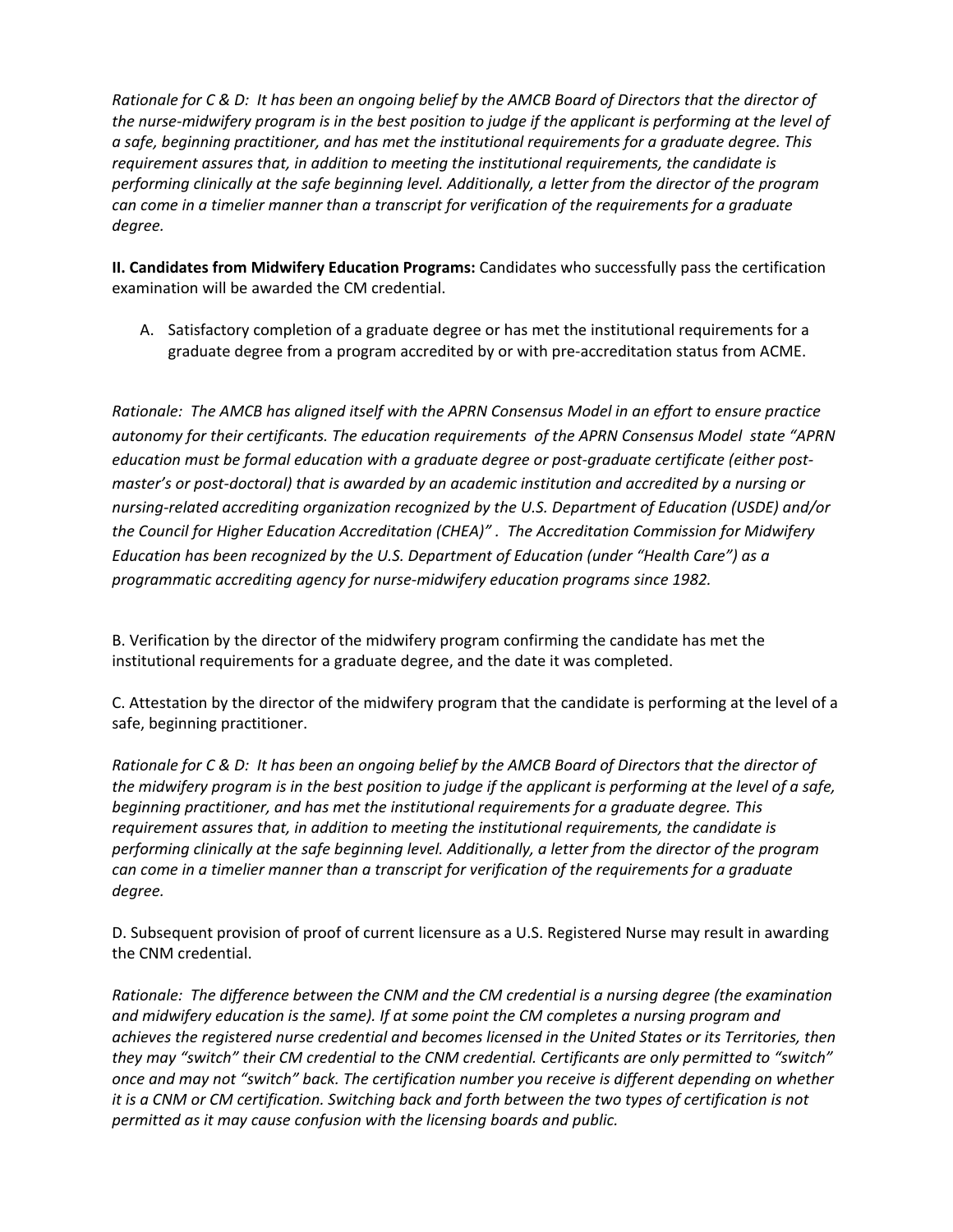## REQUIREMENTS FOR RETAKING THE EXAMINATION

A candidate who fails the certification examination may retake the examination. The first retake may occur no sooner than 30 days after the initial examination. Subsequent retakes may occur no sooner than 90 days after the last exam. The candidate is allowed to sit for the examination a maximum of 4 times. If the candidate has not passed the examination within 24 months of the date of completion of the program or has reached the  $4<sup>th</sup>$  examination attempt prior to the 24 month period, she/he must demonstrate successful attainment of the core competencies of midwifery practice by completing another accredited educational (basic or pre-certification) program in nurse-midwifery or midwifery. This means that an individual must repeat an ACME(Accreditation Commission for Midwifery Education) accredited program after the 24 month time limit has expired or after the 4th unsuccessful attempt, and graduate from that program to become an eligible candidate for the AMCB certification examination. There is no other mechanism.

*AMCB's mission is "To protect and serve the public by leading the certification standards in midwifery". The AMCB examination assesses entry‐level competencies for the practice of midwifery. It does not test clinical competencies as those are completed as part of the ACME accredited midwifery education. In 2009 a task force including representatives from the American College of Nurse‐Midwives (ACNM) Board of Directors and staff, the Directors of Midwifery Education (DOME), and the Midwifery Business Network (MBN) was convened to develop "Re‐Entry Guidelines for CNMs/CMs". Based upon these guidelines, the AMCB Board made a preliminary decision to limit the length of time to successfully pass the examination to a 24 month period to help assure that the candidates' clinical skills are still at the level of a safe practitioner when they pass the exam. The AMCB Board gathered input from DOME to on the 24 month period as well as the number of times to allow a candidate to sit for the exam. The final decision by the AMCB Board of Directors was to allow up to 4 takes within a 24 month period (this decision was revisited and upheld by the AMCB Board of Directors in 2019). The decision was based upon a number of items including:* 

- *1. Encouraging the candidate not to wait too long prior to taking the exam the first time*
- *2. Encouraging the candidate to take time to study areas they may have tested poorly in prior to sitting for the exam a second, third, or fourth time*
- *3. There are three versions of the exam active at all times so after the third take the candidate has the potential to retake a version of the exam that has already been taken. A four take limit helps minimize the potential that the candidate may recognize or memorize questions on the exam, therefore protecting the public.*
- *4. Protecting the public by not allowing a candidate to be certified and begin practicing with more than a 24 month period between assurance of their clinical skills and actual certification.*
- *5. At the time the policy decision was made the pass rate for first time takers was 87.1% versus 48.1% for all repeaters with a decline in pass rate with each subsequent take.*

## REQUIREMENTS FOR RECERTIFICATION

I. **Timeframe for Recertification**: According to the guidelines published in 2009 by the Consensus Model for Advanced Practice Registered Nurse Regulation (endorsed by ACNM and AMCB), re‐certification processes must occur within a 5‐year time frame. These guidelines provide the industry standards for re‐certification of independent licensed providers such as certified nurse‐midwives and certified midwives. Additional information